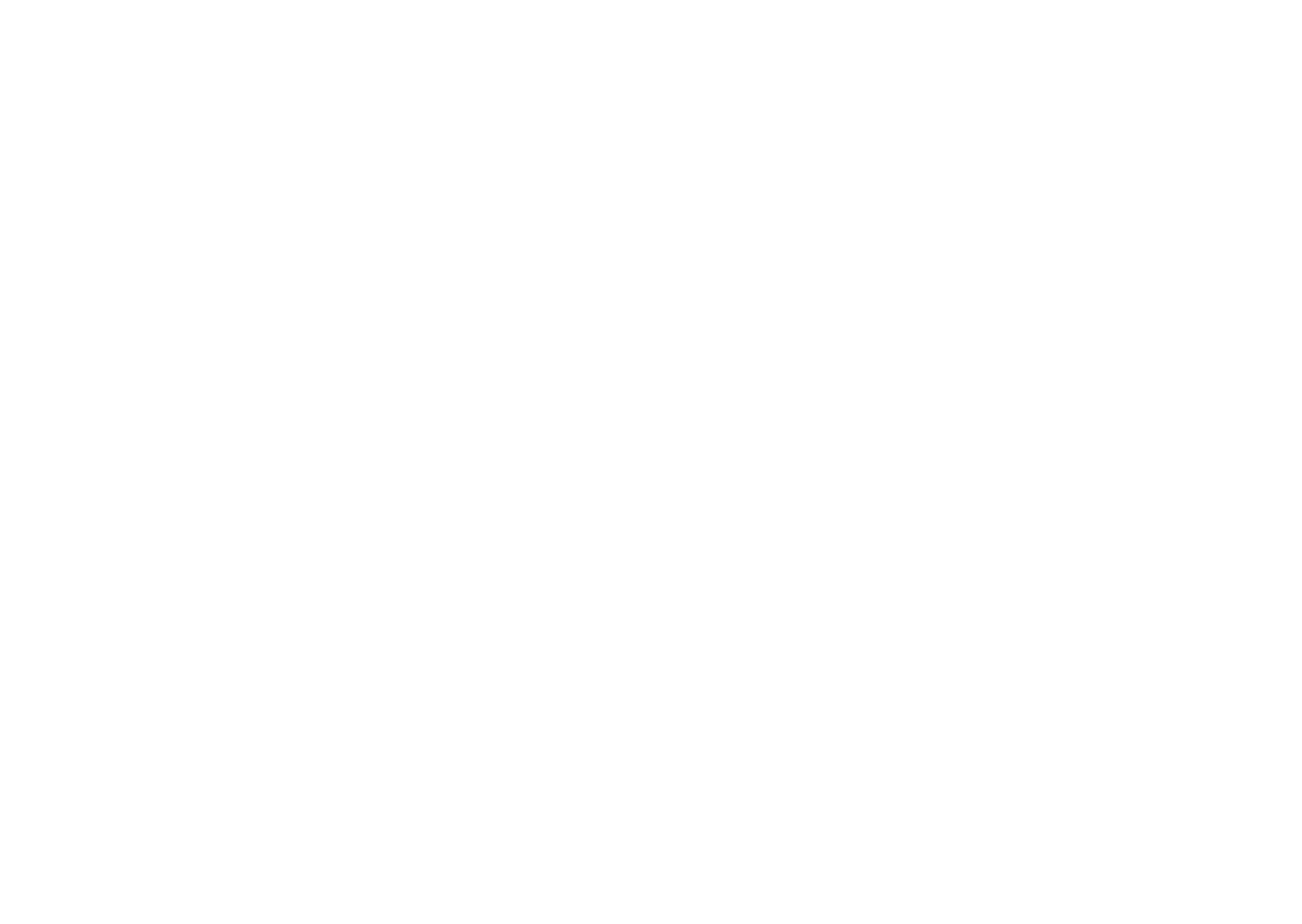## **Contents**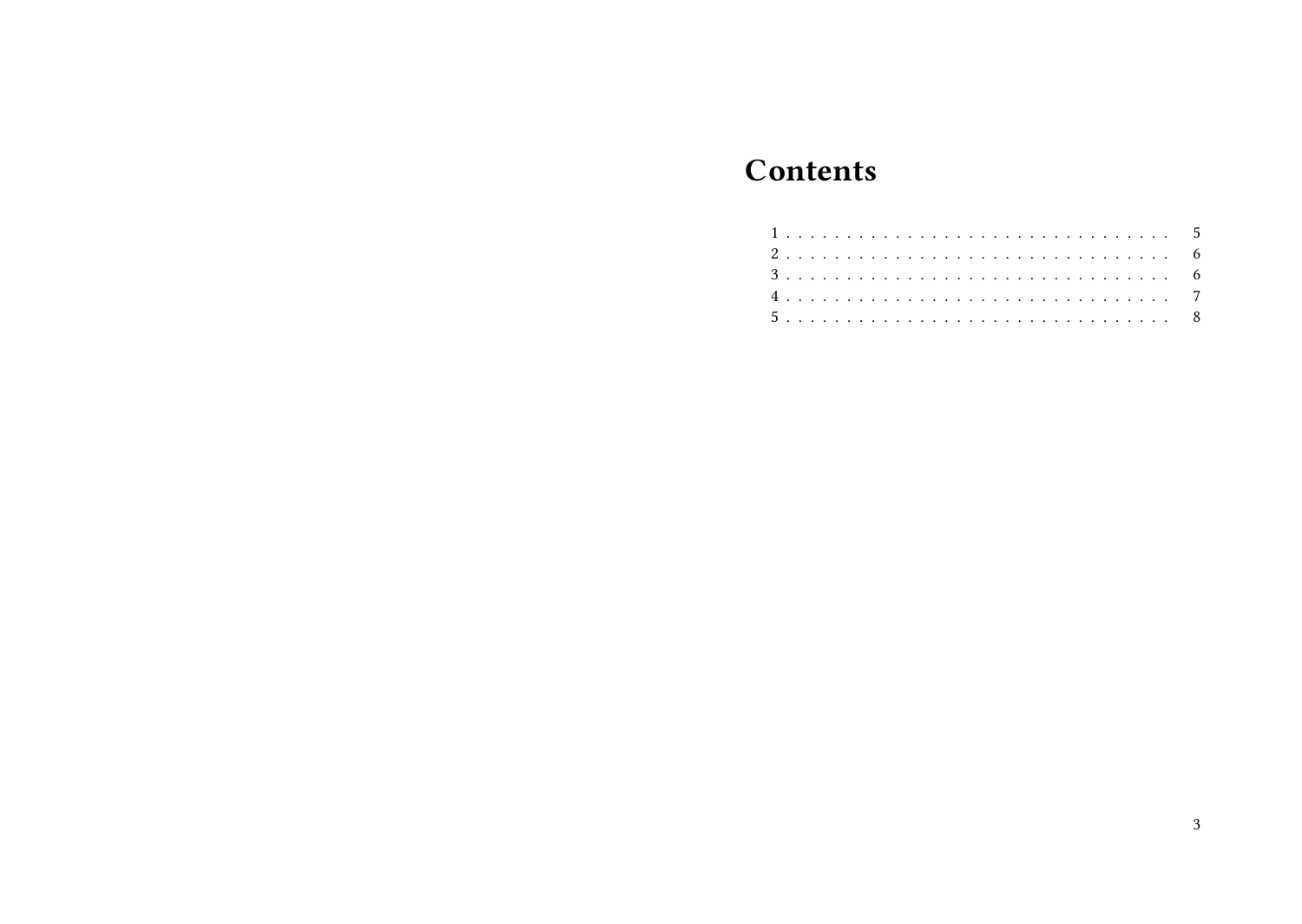we will return to its margins to live our lives dangerously as noble *criminals* and audacious sinners! Because the anarchist individualist still means eternal renewal, in the field of art, thought and action.

Anarchist individualism still means eternal revolt against eternal sorrow, the eternal search for new springs of life, joy and beauty. And we will still be such in Anarchy.

*- written under the name of Mario Ferrento*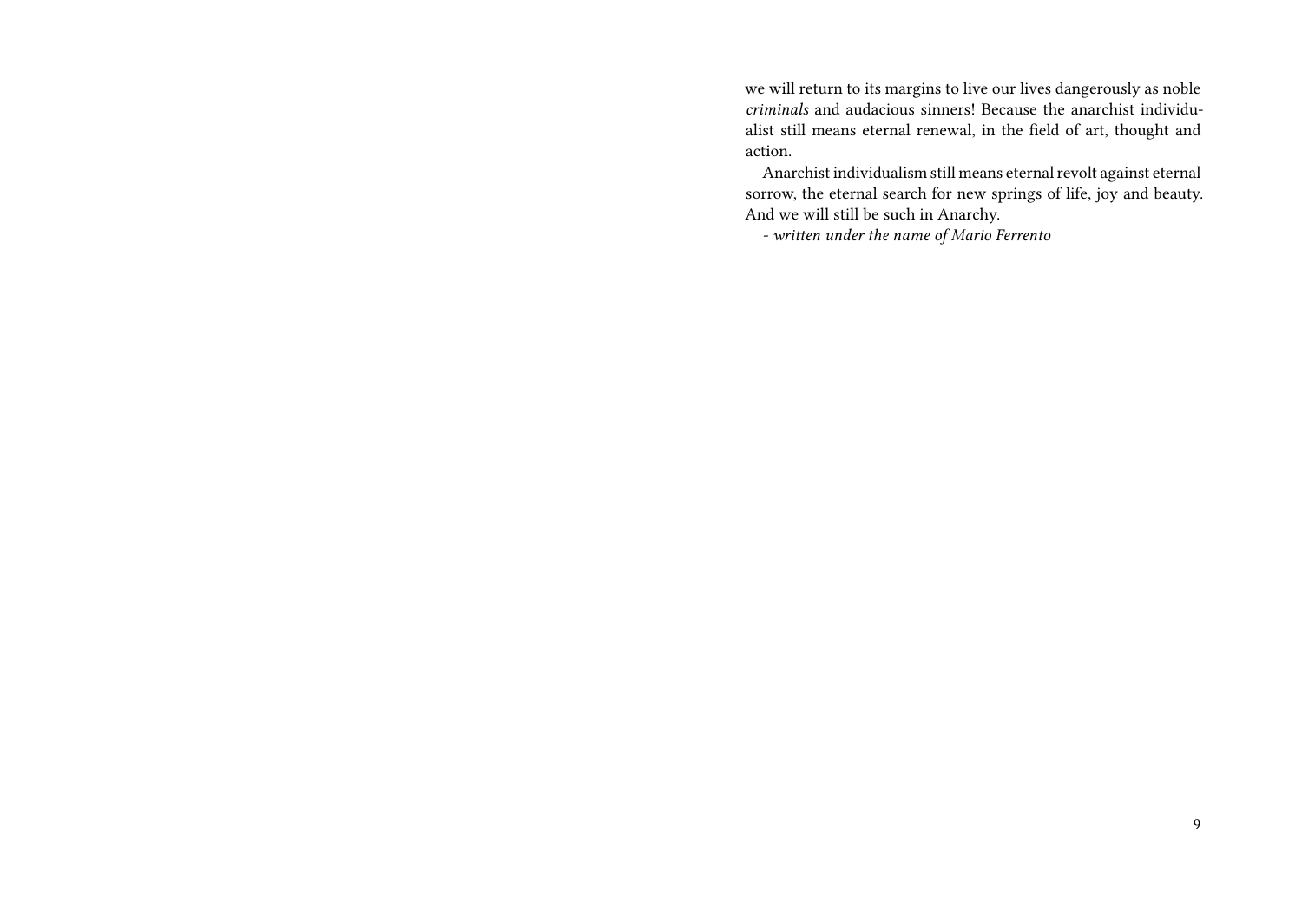The revolt of the individual against society is not given by that of the masses against governments. Even when the masses submit to governments, living in the sacred and shameful peace of their resignation, the anarchist individual lives against society because he is in a never-ending and irreconcilable war with it, but when, at a historical turning point, he comes together with the masses in revolt, he raises his black flag with them and throws his dynamite with them.

The anarchist individualist is in the Social Revolution, not as a demagogue, but as a inciting element, not as an apostle, but as a living, effective, destructive force…

All past revolutions were in the end, bourgeois and conservative. That which flashes on the red horizon of our magnificently tragic time will have for its aim the fierce socialist humanism. We, anarchist individualists, will enter into the revolution for an exclusive need of our own to set fire to and incite spirits. To make sure that, as Stirner says, it is not a new revolution that approaches, but rather an immense, proud, reckless, shameless, conscienceless crime that rumbles with the lightning on the horizon, and beneath which the sky, swollen with foreboding, grows dark and silent. And Ibsen: "There's only one revolution I recognize – that was truly, thoroughly radical – … I'm referring to the ancient Flood! That one alone was truly serious. But even then the devil lost his due: you know Noah took up the dictatorship. Let's make this revolution again, but more thoroughly. It requires real men as well as orators. So you bring on the roaring waters, I'll supply the powder keg to blow up the ark."

Now since dictatorship will be – alas! – inevitable in the somber global revolution that sends its bleak glow from the east over our black cowardice, the ultimate task of we anarchist individualists will be that of blowing up the final ark with bomb explosions and the final dictator with Browning shots. The new society established,

Anarchist individualism as we understand it – and I say we because a substantial handful of friends think this like me – is hostile to every school and every party, every churchly and dogmatic moral, as well as every more or less academic imbecility. Every form of discipline, rule and pedantry is repulsive to the sincere nobility of our vagabond and rebellious restlessness!

Individualism is, for us, creative force, immortal youth, exalting beauty, redemptive and fruitful war. It is the marvelous apotheosis of the flesh and the tragic epic of the spirit. Our logic is that of not having any. Our ideal is the categorical negation of all other ideals for the greatest and supreme triumph of the actual, real, instinctive, reckless and merry life! For us perfection is not a dream, an ideal, a riddle, a mystery, a sphinx, but a vigorous and powerful, luminous and throbbing reality. All human beings are perfect in themselves. All they lack is the heroic courage of their perfection. Since the time that human beings first believed that life was a duty, a calling, a mission, it has meant shame for their power of being, and in following phantoms, they have denied themselves and distanced themselves from the real. When Christ said to human beings: "be yourselves, perfection is in you!" he launched a superb phrase that is the supreme synthesis of life.

It is useless that the bigots, theologians and philosophers do their utmost with deceitful and dialectical sophisms to give a false interpretation to Christ's words. But when Christ speaks this way to human beings, he disavows his entire calling to renunciation, to a mission and to faith, and all the rest of his doctrine collapses miserably in the mud, knocked down by he himself. And here, and here alone, is Christ's great tragedy. Let human beings open their misty eyes in the blinding sun of this truth, and they will find themselves face to face with their true and laughing redemption.

This is the ethical part individualism, neither romantically mystical, nor idealistically monastic, neither moral, nor immoral, but